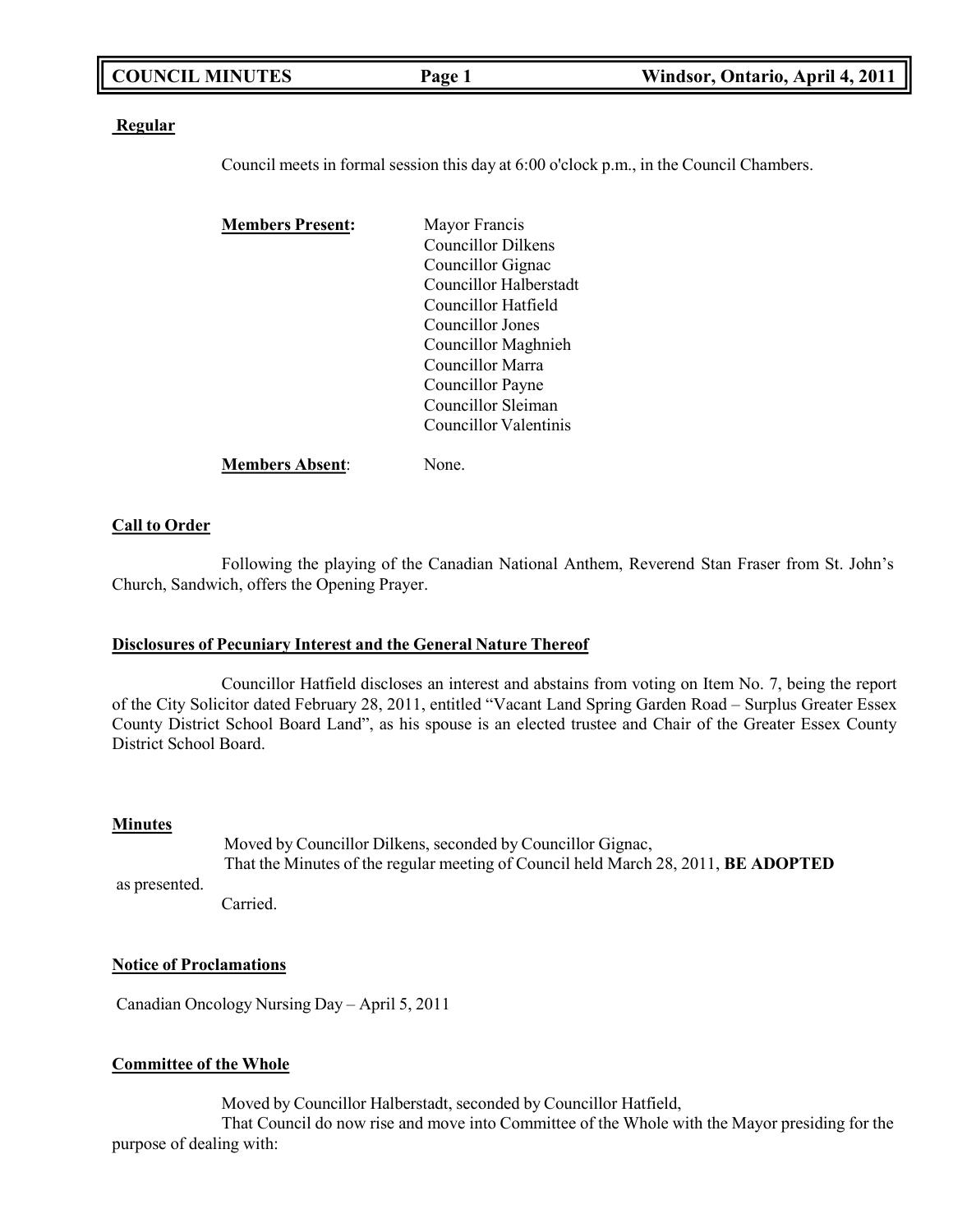- (a) communication items;
- (b) consent agenda;
- (c) hearing requests for deferrals or referrals of any items of business;
- (d) hearing presentations and delegations;
- (e) consideration of business items;
- (f) consideration of Committee reports:
	- (i) **Report of Special In-Camera Meeting or other Committee as may be held prior to Council** (if scheduled);
	- (ii) **Report No. 53 of the Windsor-Essex County Environment Committee (WECEC)** of its meeting held February 3, 2011;
	- (iii) **Report No. 75 of the Board of Directors, Willistead Manor Inc.** of its meeting held March 3, 2011; and
	- (iv) **Report No. 76 of the Board of Directors, Willistead Manor Inc.** of its meeting held March 3, 2011.

(g) consideration of by-laws 71-2011 through 72-2011 (inclusive). Carried.

**Communications**

Moved by Councillor Jones, seconded by Councillor Maghnieh,

**M85–2011** That the following Communication Items 1 to 11 inclusive, as set forth in the Council Agenda **BE REFERRED** as noted:

| <b>Item</b>    | From                      | <b>Description</b>                                                      |
|----------------|---------------------------|-------------------------------------------------------------------------|
|                |                           | 2011 Provincial Budget Preserves Upload Schedule.                       |
|                | Association of            | <b>Chief Financial Officer &amp; City Treasurer</b>                     |
| 1              | Municipalities of Ontario | <b>Community Development &amp; Health Commissioner</b>                  |
|                | (AMO)                     | Note & File                                                             |
|                |                           | <b>MMA2011</b>                                                          |
|                |                           | Shifting the Foundations: Considerations for Moving Towards a New       |
|                | Association of            | Housing System in Ontario.                                              |
| $\overline{2}$ | Municipalities of Ontario | <b>Executive Director of Housing &amp; Children's Services</b>          |
|                | (AMO)                     | Note & File                                                             |
|                |                           | <b>MMA2011</b>                                                          |
|                |                           | 2011 Canada Post Community Literacy Award Nominations.                  |
| 3              | Canada Post               | Note & File                                                             |
|                |                           | <b>MC2011</b>                                                           |
|                |                           | Invitation for Council to participate in the 2011 volunteer Recognition |
|                |                           | Programs.                                                               |
| $\overline{4}$ | Ontario Heritage Trust    | <b>City Planner</b>                                                     |
|                |                           | Note & File                                                             |
|                |                           | <b>MB2011</b>                                                           |
|                |                           | Registration package for Earth Day 2011.                                |
| 5              | Earth Day Essex-Windsor   | <b>Executive Director of Parks &amp; Facilities</b>                     |
|                |                           | Note & File                                                             |
|                |                           | <b>APR2011</b>                                                          |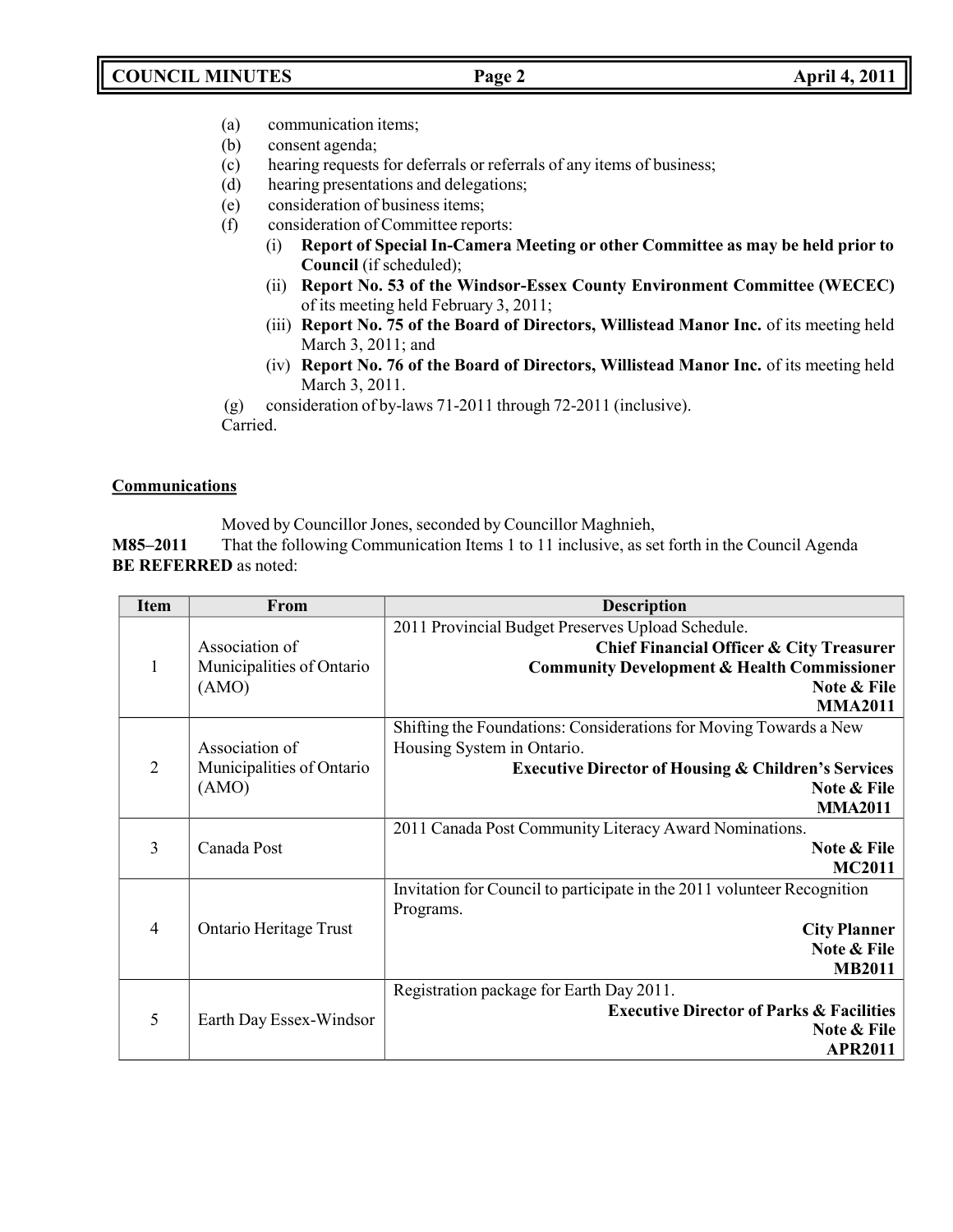## **COUNCIL MINUTES Page 3 April 4, 2011**

| 6              | Municipality of<br>Neebing<br>Town of Lincoln<br>Corporation of<br>the Township of<br>Fauquier-Strickland | Correspondence ( <i>previously distributed</i> ) from various Municipalities<br>supporting M311-2010 pertaining to the petitioning of the Provincial and<br>Federal government to exempt electricity and heating from Harmonized<br>Sales Tax (HST).<br>Note & File<br>ACO/11027 |
|----------------|-----------------------------------------------------------------------------------------------------------|----------------------------------------------------------------------------------------------------------------------------------------------------------------------------------------------------------------------------------------------------------------------------------|
| $\overline{7}$ | Secretary/Treasurer<br>Committee of Adjustment                                                            | Consent Authority Agenda Record Hearing to be held on Wednesday,<br>April 6, 2011, Council Chambers, 3rd Floor, Windsor City Hall, 350 City<br>Hall Square West, Windsor.<br>Note & File<br>ZC2011                                                                               |
| 8              | City Engineer                                                                                             | CQ 42-2007 - Residential Large Item Collection.<br>Note & File<br>EI2011                                                                                                                                                                                                         |
| 9              | City Engineer                                                                                             | CQ 52-2010 – Garbage Collection Times – Downtown Core.<br>Note & File<br><b>SW2011</b>                                                                                                                                                                                           |
| 10             | Chief Financial Officer &<br><b>City Treasurer</b>                                                        | Councillors and Appointees Statement of Remuneration and Reimbursed<br>Expenses For 2010.<br>Note & File<br><b>ACO2010</b>                                                                                                                                                       |
| 11             | Ministry of<br>Transportation                                                                             | Lauzon Parkway Improvements Class Environmental Assessment, Notice<br>of Study Commencement<br><b>City Engineer</b><br>Note & File<br><b>SW/11028</b>                                                                                                                            |

Carried.

## **Consent Agenda**

Moved by Councillor Marra, seconded by Councillor Payne,

That the following Consent Agenda and the recommendations contained in the administrative reports **BE APPROVED** as amended:

- Item 1 National Junior Baseball Championship August 18-22, 2011, Father Cullen Stadium and Bernie Souilliere Stadium – Mic Mac Park
- Item 2 Provincial Road/Cabana Road Intersection Improvements Drainage Study
- Item 3 City of Windsor Lancaster Bomber FM212 Progress Report
- Item 6 Vacant Land on Elm Avenue (southwest corner of Elm and College) to be offered for sale to the abutting owner
- Item 7 Vacant Land Spring Garden Road Surplus Greater Essex County District School Board Land
- Item 8 Bridge Rehabilitation of Dominion at Grand Marais and Rankin at Grand Marais Structures Tender 21- 11
- Item 9 Authorization to Sign Rent Supplement Renewal Agreements Carried.

## Councillor Hatfield discloses an interest and abstains from voting on Item. No. 7

## **Deferrals and/or Referrals and Withdrawals**

## **Windsor-Essex County Environment Committee Report No. 53**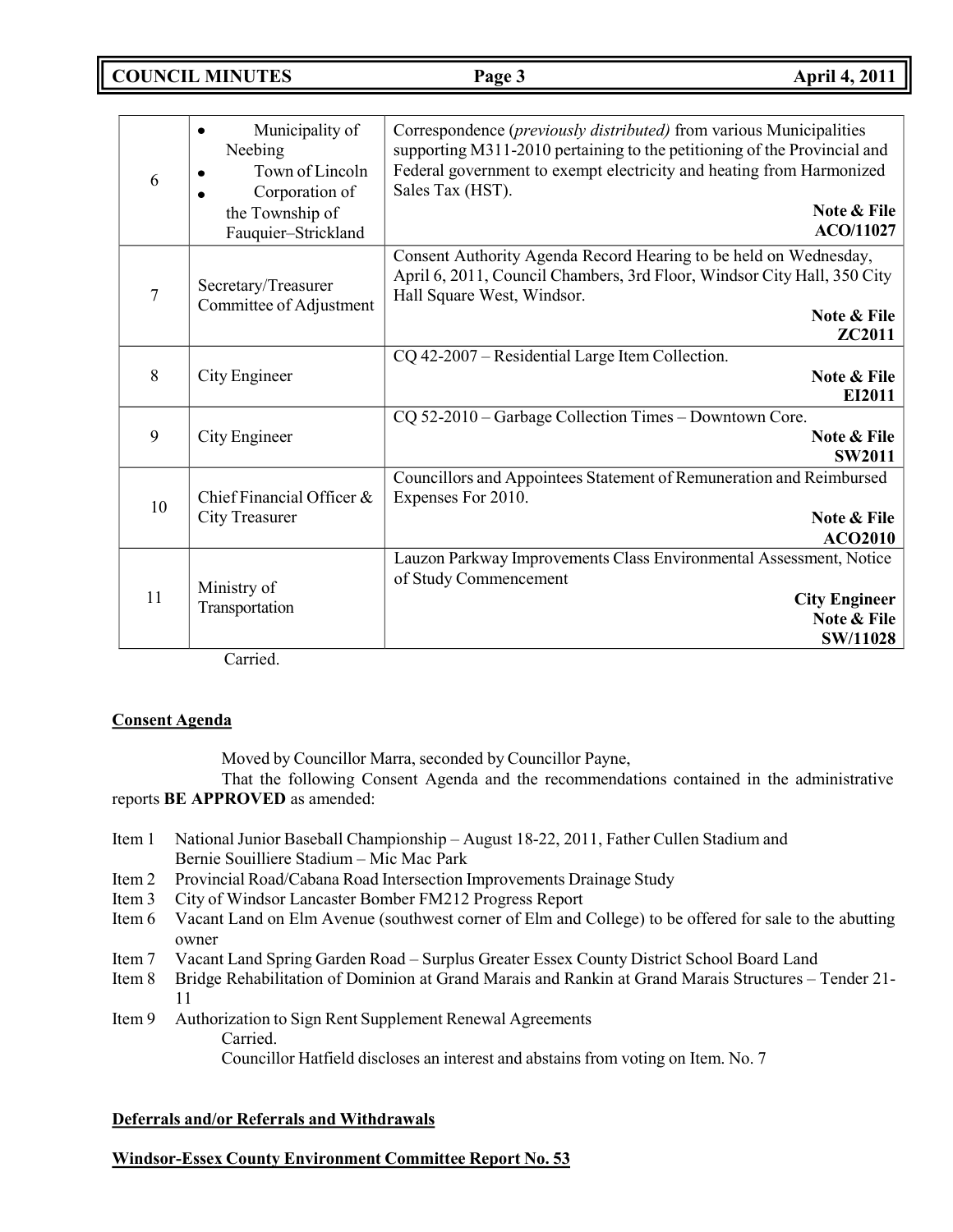| <b>COUNCIL MINUTES</b> | Page 4 | <b>April 4, 2011</b> |
|------------------------|--------|----------------------|
|                        |        |                      |

At the request Averil Parent, WECEC Coordinator; and by Administration, Committee Report No. 53of the Windsor Essex County Environment Committee is being deferred to the April 18, 2011 meeting of Council to allow for consultation with the Emergency Coordinator for the County of Essex and the Fire Chief.

Moved by Councillor Halberstadt, seconded by Councillor Hatfield, **M86-2011** That **Report No. 53 of the Windsor-Essex County Environment Committee (WECEC)** of its meeting held February 3, 2011, **BE DEFERRED** to the April 18, 2011 meeting of Council to allow for consultation with the Emergency Coordinator for the County of Essex and the Fire Chief. Carried.

MB2011

### **Item 4 Amendment to By-law 5309**

At the request of Councillor Gignac this matter is being deferred to the April 18, 2011 meeting of Council to allow for consultation with the City Solicitor and affected property owner regarding the procedure to consolidate both properties at the same time.

ZB2011

(For final disposition of this matter, see Clause **CR115/2011** in Schedule "A" attached hereto.)

## **Item 5 Request to close part of Cameron Street and east/west alley, south of University Street West, easterly from Cameron Street**

At the request of Councillor Jones this matter is being deferred to the April 18, 2011 meeting of Council to allow for further clarification pertaining to the matter agreed upon and the actual contents outlined in the administrative report.

SAA/10682

(For final disposition of this matter, see Clause **CR116/2011** in Schedule "A" attached hereto.)

### **Presentations & Delegations:**

## **PRESENTATIONS:**

## **Brian Fortune, President and Judy Lund, Executive Director of the Canadian Cancer Society, Local Windsor Chapter**

Brian Fortune, President; and Judy Lund Executive Director, representing the Local Windsor Chapter of the Canadian Cancer Society, appear before council to provide an overview of the Canadian Cancer Society's Campaign for 2011, including a presentation of the new Daffodil pins to the Mayor and Council in support of the fight against Cancer, and conclude by requesting that the Daffodil pins are worn for the month of April in support of "Daffodil Month."

Moved by Councillor Hatfield, seconded by Councillor Marra,

**M87-2011** That the presentation by Brian Fortune, President; and Judy Lund, Executive Director, representing the Local Windsor Chapter of the Canadian Cancer Society regarding "Daffodil Month" **BE RECEIVED FOR INFORMATION**.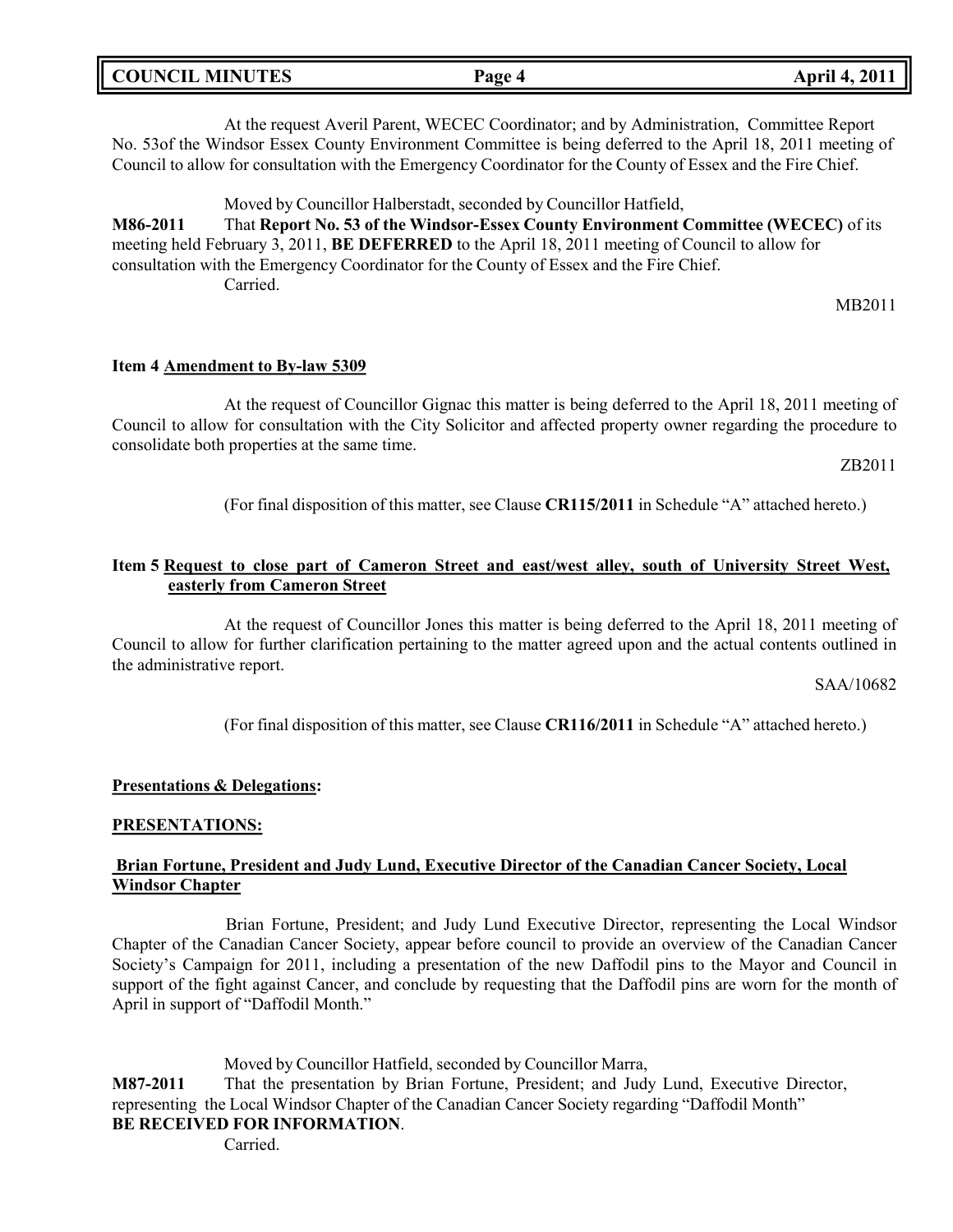## **DELEGATIONS**

## **PAC 1- D. Abou-Haidar, rezoning, 1329 Crawford, to permit the outdoor storage of ambulance vehicles**

## **Ziad Haidar, representing Applicant**

Ziad Haidar, representing Applicant, appears before Council and is available for questions regarding the rezoning request for 1329 Crawford to permit the outdoor storage of ambulance vehicles.

## **ZB/10892** PAC 1

(For final disposition of this matter, see Clause **CR121/2011** in Schedule "A" attached hereto.)

## **Regular Business Items (for final disposition of these matters see Schedule "A" attached)**

None.

## **Consideration of Committee Reports**

| M88-2011      | Moved by Councillor Dilkens, seconded by Councillor Gignac,<br>That the Report of the special In-camera meeting held April 4, 2011, BE ADOPTED                                                                                                                                                                                                                                                                                                                                     |
|---------------|------------------------------------------------------------------------------------------------------------------------------------------------------------------------------------------------------------------------------------------------------------------------------------------------------------------------------------------------------------------------------------------------------------------------------------------------------------------------------------|
| as presented. | Carried.<br>ACO2011                                                                                                                                                                                                                                                                                                                                                                                                                                                                |
|               |                                                                                                                                                                                                                                                                                                                                                                                                                                                                                    |
| M89-2011      | Moved by Councillor Dilkens, seconded by Councillor Gignac,<br>That Report No. 75 of the Board of Directors, Willistead Manor Inc. of its meeting held                                                                                                                                                                                                                                                                                                                             |
|               | $\mathbf{M} = \mathbf{1} \cdot \mathbf{A} \cdot \mathbf{A} \cdot \mathbf{A} \cdot \mathbf{B} \cdot \mathbf{B} \cdot \mathbf{A} \cdot \mathbf{B} \cdot \mathbf{B} \cdot \mathbf{B} \cdot \mathbf{B} \cdot \mathbf{A} \cdot \mathbf{B} \cdot \mathbf{B} \cdot \mathbf{B} \cdot \mathbf{B} \cdot \mathbf{B} \cdot \mathbf{B} \cdot \mathbf{B} \cdot \mathbf{B} \cdot \mathbf{B} \cdot \mathbf{B} \cdot \mathbf{B} \cdot \mathbf{B} \cdot \mathbf{B} \cdot \mathbf{B} \cdot \mathbf{B$ |

March 3, 2011, **BE ADOPTED** as presented. Carried.

MB2010

Moved by Councillor Dilkens, seconded by Councillor Gignac, **M90-2011** That **Report No. 76 of the Board of Directors, Willistead Manor Inc.** of its meeting held March 3, 2011, **BE ADOPTED** as presented. Carried.

MB2010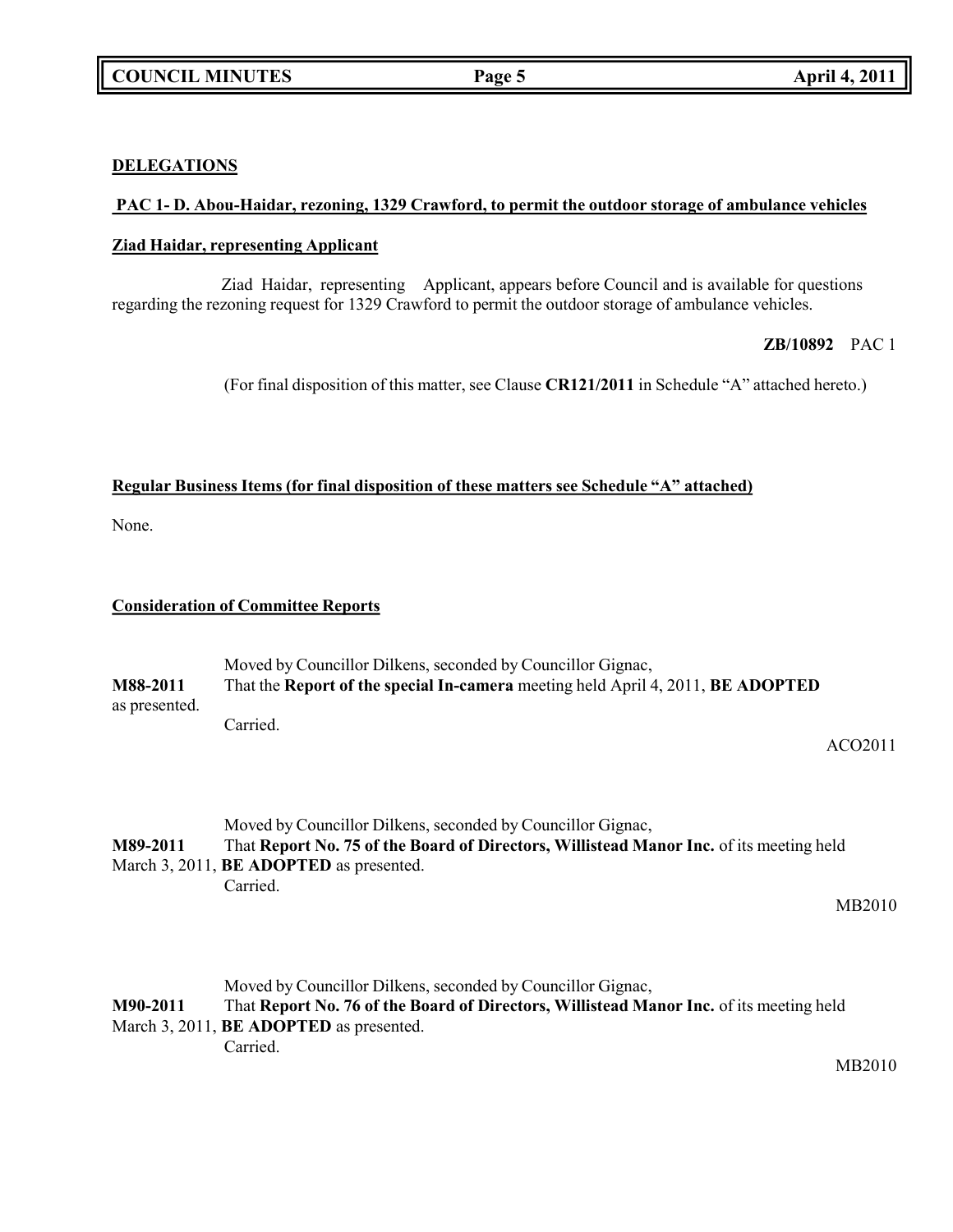## **COUNCIL MINUTES Page 6 April 4, 2011**

### **By-laws**

Moved by Councillor Halberstadt, seconded by Councillor Hatfield,

That the following By-laws No. 71-2011 through 72-2011 (inclusive), be introduced and read a first and second time:

- 71-2011 "A BY-LAW TO FURTHER AMEND ZONING BY-LAW NUMBER 8600."
- 72-2011 "A BY-LAW TO CONFIRM THE PROCEEDINGS OF THE COUNCIL OF THE CORPORATION OF THE CITY OF WINDSOR AT ITS MEETING HELD ON THE FOURTH DAY OF APRIL, 2011"

Carried.

Moved by Councillor Jones, seconded by Councillor Maghnieh,

That the Committee of the Whole does now rise and report to Council respecting the business items considered by the Committee:

| <b>Communication Items (as presented)</b> |
|-------------------------------------------|
|-------------------------------------------|

- **2) Consent Agenda (as amended)**
- **3) Items Deferred**
- **Items Referred**
- **4) Consideration of the Balance of Business Items (see Schedule "A")**
- **5) Committee Reports (as amended)**
- **6) By-laws given first and second readings (as presented)**

Carried.

## **Notices of Motion**

None presented.

## **Third Reading of By-laws**

Moved by Councillor Marra, seconded by Councillor Payne,

That the following By-laws No. 71-2011 through 72-2011 (inclusive), having been read a first and second time be now read a third time and finally passed and that the Mayor and Clerk **BE AUTHORIZED** to sign and seal the same notwithstanding any contrary provision of the Council.

Carried.

## **Petitions**

None presented.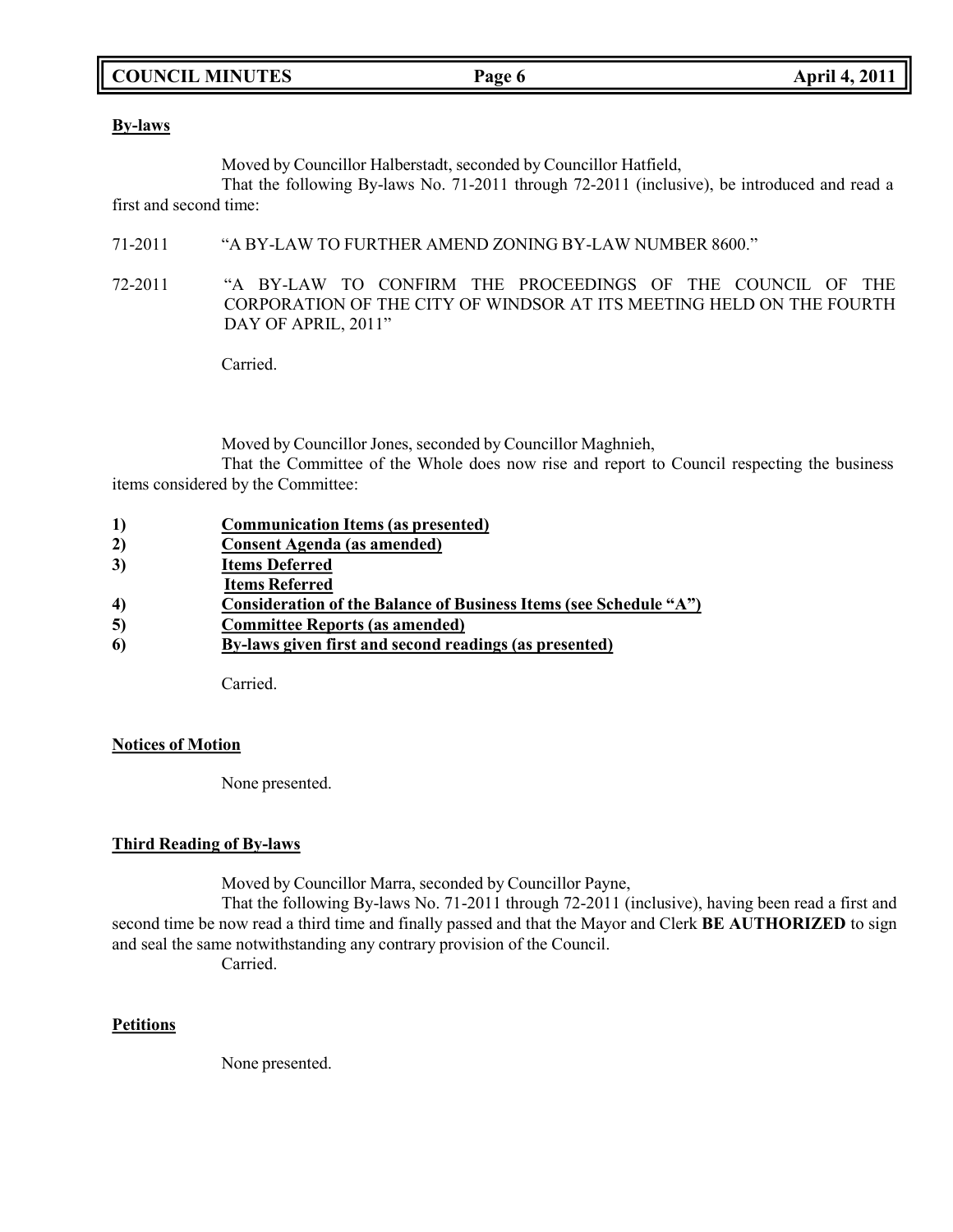| <b>COUNCIL MINUTES</b> |  |
|------------------------|--|
|------------------------|--|

## **Council Questions**

Moved by Councillor Dilkens, seconded by Councillor Gignac, **M91-2011** That the Council Questions arising from the previous meeting of Council and listed by the Clerk **BE NOW CONSIDERED** for purposes of discussion , and further, that the Administration **BE DIRECTED** to proceed with the necessary actions to respond to the Council Questions consistent with Council's instructions. Carried.

ACOQ2011

## **Adjournment**

Moved by Councillor Halberstadt, seconded by Councillor Hatfield,

of the Mayor. That this Council meeting stand adjourned until the next regular meeting of Council or at the call

Carried.

Accordingly, the meeting is adjourned at 6:25 o'clock p.m.

**MAYOR**

## **CITY CLERK**

## **THIS IS A DRAFT COPY**

## **DEPUTY CITY CLERK/SENIOR MANAGER OF COUNCIL SERVICES**

## **SUPERVISOR OF COUNCIL SERVICES**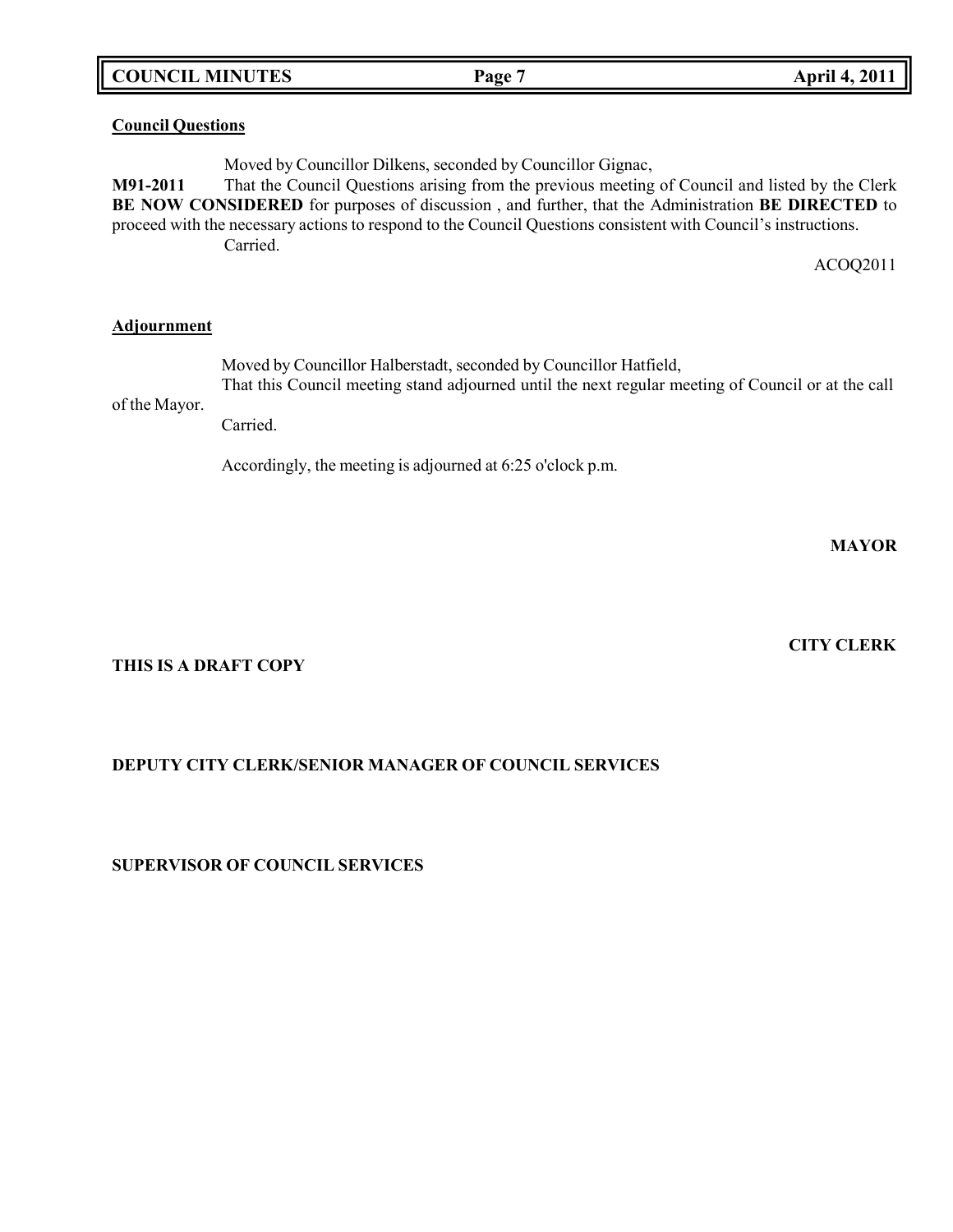## **COUNCIL MINUTES Page 8 April 4, 2011**

Marra Payne

### CR112/2011

That the request from the Mic Mac Club of Windsor to waive the cost of field and lighting rentals for Father Cullen Stadium and Bernie Soulliere Stadium during the hosting of the 2011 National Junior Baseball Championship (NJBC), on August 18 to 22 **BE APPROVED**:

Fees for the use of Father Cullen Stadium are as follows: \$63.00 per game (unlit)  $x = 9$  = \$567.00 \$97.50 per game (lit)  $x = 3 = 292.50$ .

Fees for the use of Bernie Soulliere Stadium are as follows: \$48.25 per game (unlit)  $x = 9$  = \$434.25. \$86.00 per game (lit)  $x = 3258.00$ 

Total fees (HST included) =  $$1551.75$ .

√and further, that funds **BE RECOVERED** from the Budget Stabilization Review.√

Carried.

Report Number **15163 SR/11018 C1**

Marra Payne

## CR113/2011

That the additional upset limit funding in the amount of \$10,600.00, plus HST in accordance with the proposal from AECOM Consultants for the expanded scope of work associated with the Provincial/Division Corridor Study, dated November 18, 2010, **BE APPROVED**; and further, that the Chief Administrative Officer and City Clerk **BE AUTHORIZED** to sign an amended agreement, satisfactory in form to the City Solicitor, in financial content to the Chief Financial Officer/City Treasurer, and in technical content to the City Engineer. The amount of the expanded scope of work is to be paid from Project #7086003 (Provincial/Division Corridor). The fee for these services to be in accordance with the most recent schedule of fees published by the Professional Engineers of Ontario.

Carried.

Report Number **15141 SW/10746 C2**

Marra Payne

## CR114/2011

That the report of the Community Development and Health Commissioner dated February 7, 2011 entitled "City of Windsor Lancaster Bomber FM 212 Progress Report" **BE RECEIVED**, and further that Administration **PROVIDE UPDATES** to Council during the first quarter on an annual basis.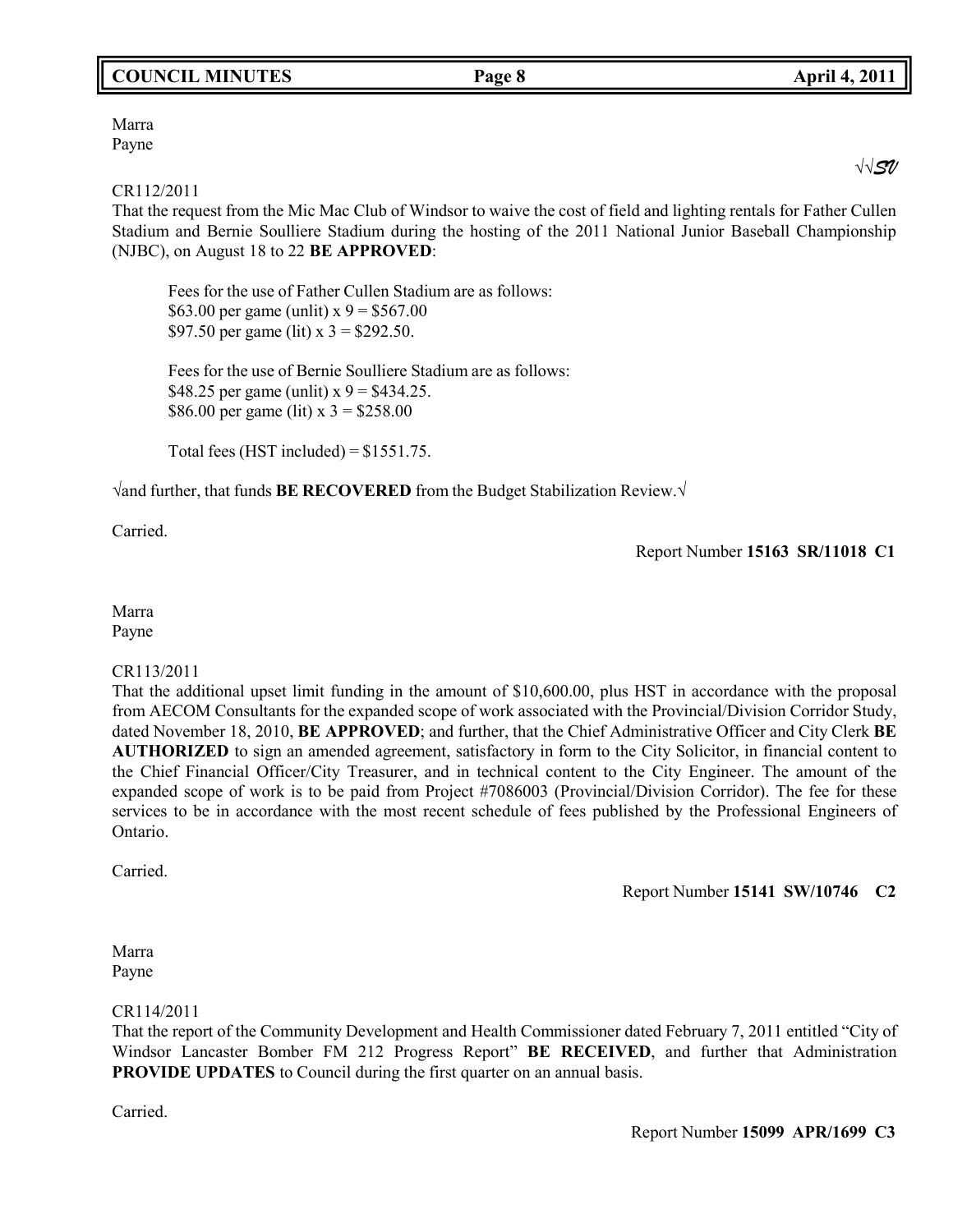## **COUNCIL MINUTES Page 9 April 4, 2011**

Halberstadt Hatfield

## CR115/2011

That the report of the City Solicitor dated February 23, 2011, entitled "Amendment to By-law 5309" **BE DEFERRED** to the April 18, 2011 meeting of Council to allow for further consultation with the City Solicitor and the affected property owner, regarding the procedure to consolidate both properties at the same time.

Carried.

Report Number **15128 ZB2011 4**

Halberstadt Hatfield

## CR116/2011

That the report of the City Solicitor dated February 28, 2011, entitled "Request to close part of Cameron Street and east/west alley, south of University Street West, easterly from Cameron Street"

**BE DEFERRED** to the April 18, 2011 meeting of Council to allow for further clarification pertaining to the matter agreed upon and the actual contents in the administrative report.

Carried.

## **Report Number 15123 SAA/10682 5**

Marra Payne

## CR117/2011

- I. That the report prepared by the Property Coordinator and Property Supervisor dated March 8, 2011, with respect to notification of all real property to be sold **BE RECEIVED** for information.
- II. That the Property Coordinator and Property Supervisor **BE AUTHORIZED** to offer the City-owned vacant approximate 16' X 55' remnant parcel of land save and except for a 15' X 15' corner cut-off, legally described as Part of Lots 2 and 3, Registered Plan 918 (to be more particularly described on a reference plan of survey) to the abutting owner under the following terms and conditions:
	- Sale Price: \$1,000.00 plus HST if applicable;
	- An easement in favour of EnWin Utilities Ltd. shall be registered on title on an area identified as Part 1 on a draft plan of survey.
	- The owner agrees to remove the shed and fence that encroach onto the College Avenue and Elm Avenue rights-of-way within two months after the completion of the transaction.
	- The owner agrees to provide, register and pay for a reference plan of survey satisfactory to the City Solicitor.
	- Account credited: 160-6940-0229611
- III. That the Chief Administrative Officer and Clerk **BE AUTHORIZED** to sign any required written documents satisfactory in form and content to the City Solicitor and that the transaction **BE COMPLETED** electronically pursuant to By-Law 366-2003.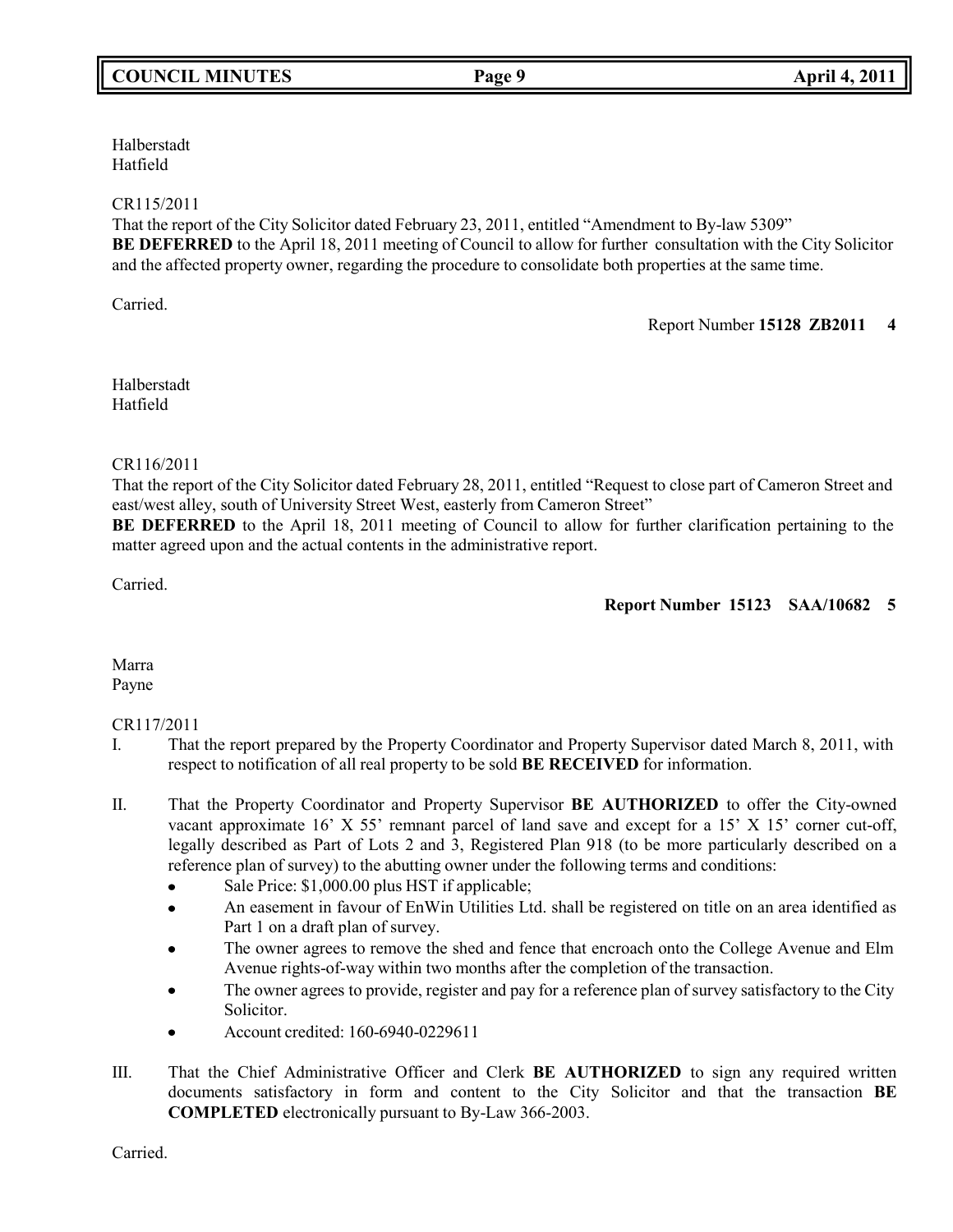Report Number **15144 APM/11020 C6**

Marra Payne

## CR118/2011

That Administration's determination that there is no municipal use for the vacant 270' X 147.95' X 270' X 148.19' parcel of land located on the south side of Spring Garden Road, legally described as Part Block "K", Registered Plan 998, Lots 49-57, Registered Plan 1020 and more particularly designated as Part 2, Plan 12R-6751 **BE CONFIRMED**.

Carried.

Councillor Hatfield discloses an interest and abstains from voting on this matter.

Report Number **15124 APM/11021 C7**

# Marra

Payne

## *CR119/2011 AMENDED BY CR153/2011 ADOPTED MAY 3, 2011*

CR119/2011

I. THAT the following low tender **BE ACCEPTED:**

| <b>Tenderer:</b>                       | <b>CARLINGTON CONSTRUCTION INC.</b><br>429 Dewitt Rd., Unit #3<br>Stoney Creek, Ontario, L8E 4C3 |
|----------------------------------------|--------------------------------------------------------------------------------------------------|
| Work:                                  | Rehabilitation of Dominion and Rankin over Grand Marais<br>Drain Structures – Tender 21-11       |
| <b>Total Tendered</b><br><b>Price:</b> | \$805,518.50 (excluding HST)                                                                     |
| <b>Accounts Charged:</b>               | 007-5310-1790-02942-7101004                                                                      |

AND THAT the Chief Administrative Officer and City Clerk **BE AUTHORIZED** to sign a contract, satisfactory in form to the City Solicitor, technical content to the City Engineer, and financial content to the Chief Financial Officer and City Treasurer, with Carlington Construction Inc., for Tender No. 21-11.

II. THAT **APPROVAL BE GIVEN** to undertake an expenditure of \$805,518.50 for the bridge rehabilitation of Dominion and Rankin structures, to be funded from the approved 2010 Capital Budget for Bridge Rehabilitation (Project ID No. 7101004).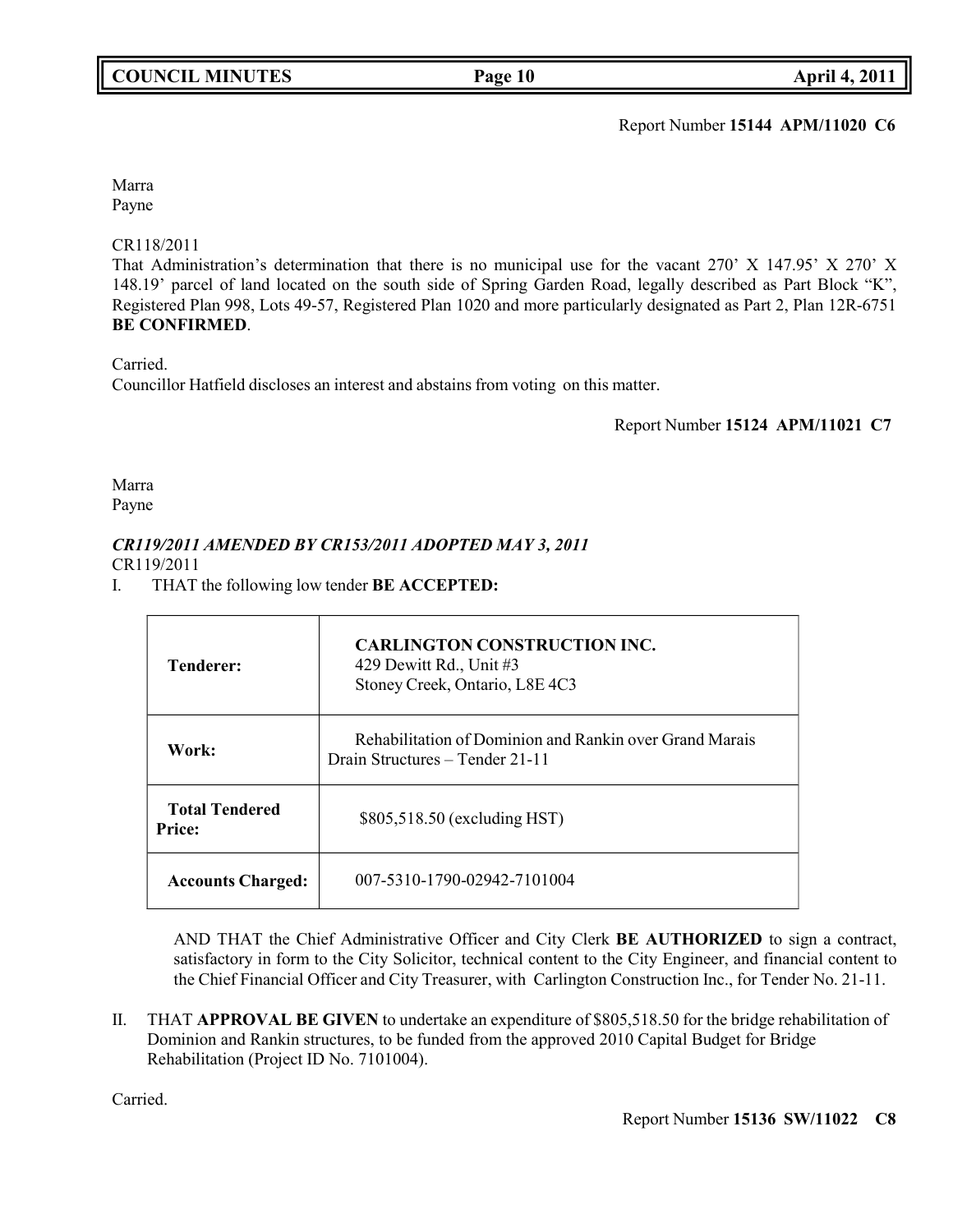## **COUNCIL MINUTES Page 11 April 4, 2011**

Marra Payne

CR120/2011

- a) THAT the report from the Executive Director of Housing and Children Services dated March 15, 2011, regarding the rent supplement agreements **BE ACCEPTED** and;
- b) THAT the Community Development and Health Commissioner **BE AUTHORIZED** to execute rent supplement agreements provided further that the funding for such agreements are approved in the City Budget and further that such agreements and documents are in a form and content satisfactory to the City Solicitor; satisfactory in financial content to the City Treasurer and satisfactory in technical content to the Executive Director of Housing and Children's Services.

Carried.

Report Number **15166 SS/4274 C9**

Halberstadt Hatfield

CR121/2011

The Zoning By-law 8600 **BE AMENDED** for Part of Lot 74, Concession 1 (PIN 01199-0352; 1329 Crawford Avenue), situated on the west side of Crawford, north of Tecumseh Boulevard West, by adding a site specific provision to permit an outdoor storage yard for the storage of operable motor vehicles as an accessory use.

Carried.

Report Number **15130 ZB/10892 PAC 1**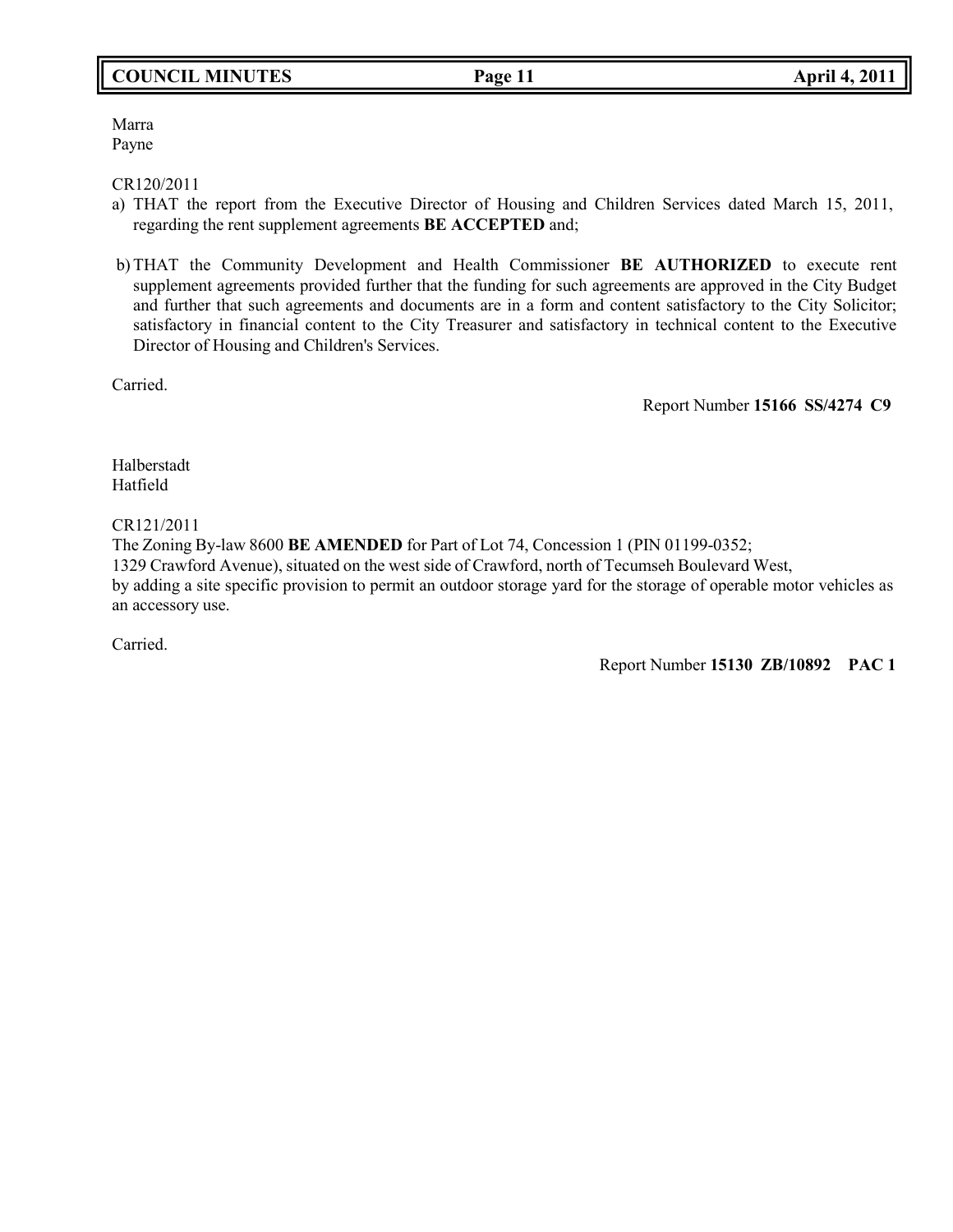**COUNCIL MINUTES Page 12 April 4, 2011**

**DEFERRED** to the April 18, 2011 meeting of Council to allow for consultation with the Emergency Coordinator for the County of Essex and the Fire Chief, as adopted by Council at its meeting held April 4, 2011 [**M86-2011**] **DEFERRED** to the April 4, 2011 meeting of Council to allow for a meeting with interested stakeholders to coordinate their approach for a WECAER (Windsor Essex Community Awareness and Emergency Response) organization as ADOPTED by Council at its meeting held March 28, 2011 [**M79-2011**] SV

February 28, 2011

### **REPORT NO. 53**

#### of the

**WINDSOR-ESSEX COUNTY ENVIRONMENT COMMITTEE (WECEC)**

of its meeting held February 3, 2011 Conference Room, Windsor Airport

**Present:** Charlie Wright, Deputy Mayor Town of Leamington Tamara Stomp, Deputy Mayor Town of Kingsville Frank Butler Matthew Child Derek Coronado Rick Coronado Paul Henshaw David Diemer Phil Roberts Dean Clevett

### **Your Committee submits the following recommendation**:

Moved by D. Clevett, seconded by R. Coronado

That support **BE GIVEN** from City and County Councils to the Transportation Sub-Committee recommending the creation of Windsor Essex Community Awareness and Emergency Response (WE CAER) organization in conjunction with CRTI project.

*NOTE:* The Report of the Transportation Subcommittee Power Point presentation dated January 26, 2011 is *attached* as Appendix "D".

COMMITTEE COORDINATOR

**CHAIRPERSON**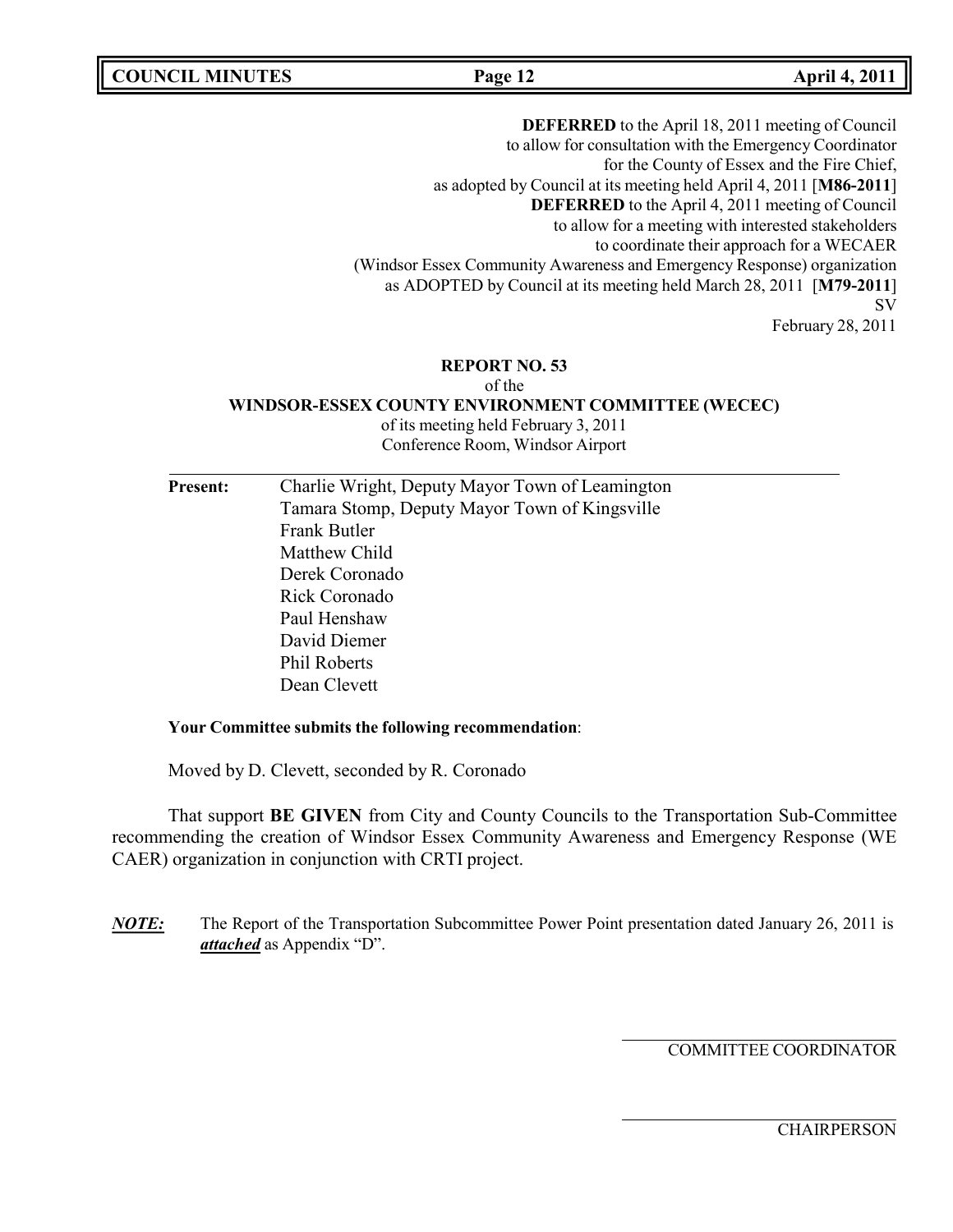**COUNCIL MINUTES Page 13 April 4, 2011**

**ADOPTED** by Council at its meeting held April 4, 2011 [**M88-2011**] VC/bm

## **SPECIAL MEETING OF COUNCIL – IN CAMERA April 4, 2011**

## **Meeting called to order at: 4:10 p.m.**

## **Members in Attendance:**

Mayor E. Francis Councillor D. Dilkens Councillor R. Jones Councillor A. **Halberstadt** Councillor F. Valentinis Councillor B. Marra Councillor P. Hatfield Councillor J. Gignac Councillor A. Maghnieh Councillor H. Payne Councillor E. Sleiman

## **Also in attendance:**

H. Reidel, Chief Administrative Officer

- R. Warsh, Community Development and Health Commissioner
- M. Sonego, City Engineer
- G. Wilkki, City Solicitor
- V. Critchley, City Clerk
- P. Brode, Senior Legal Counsel (Item 1)

## **Verbal Motion is presented by Councillor Hatfield, seconded by Councillor Maghnieh,**

## **to move in Camera for discussion of the following item(s):**

| 0. | <b>Subject</b>                    | $h$ – Pursuant to Municipal<br>Act, 2001, as amended |
|----|-----------------------------------|------------------------------------------------------|
|    | 1. matter – litigation settlement | 239(2)(e)                                            |

## **Motion Carried.**

## **Declarations of Pecuniary Interest:**

None declared.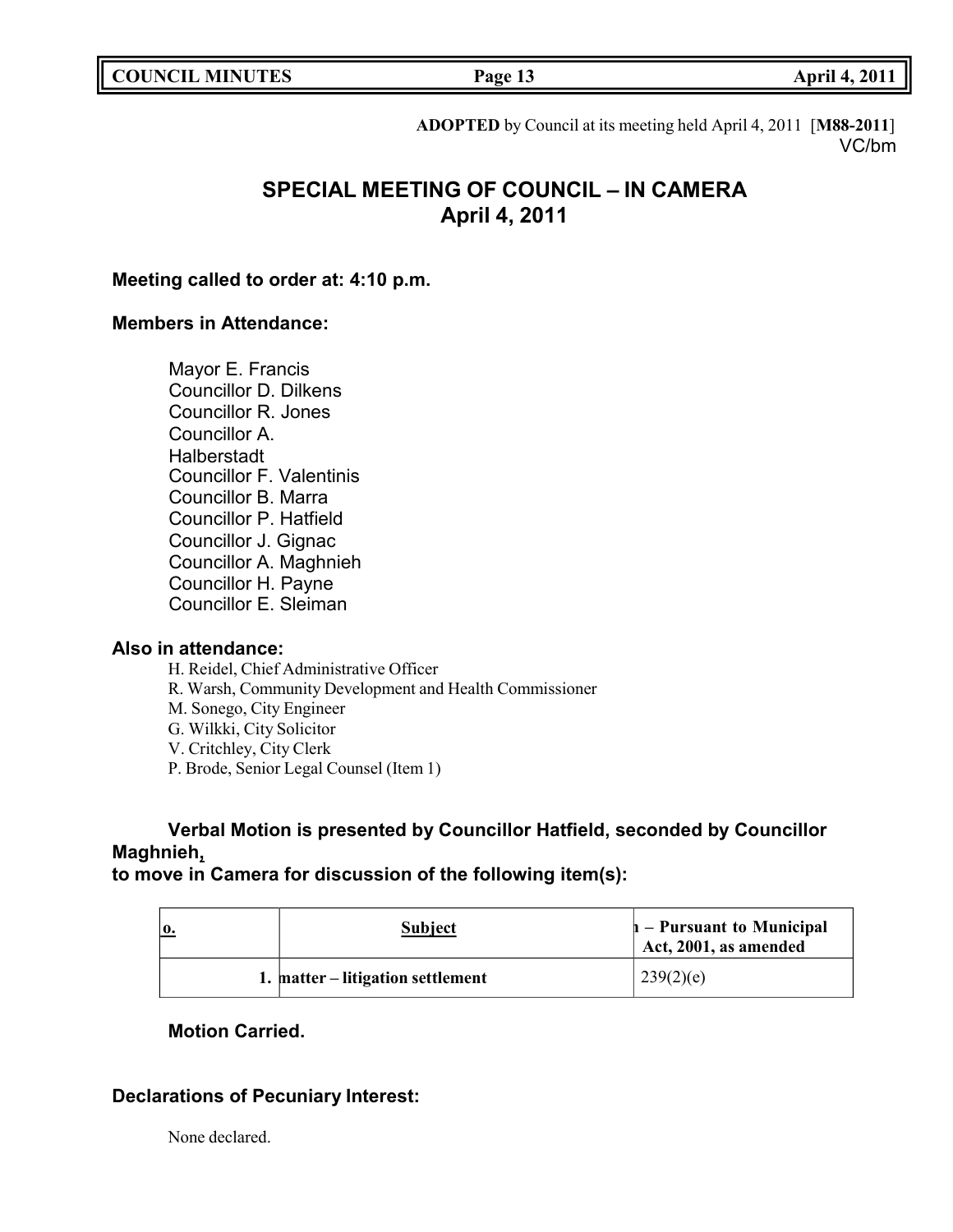|  | <b>COUNCIL MINUTES</b> |
|--|------------------------|
|--|------------------------|

**Discussion on the items of business. (Item 1)**

**Verbal Motion is presented by Councillor Jones, seconded by Councillor Dilkens, to move back into public session.**

**Motion Carried.**

**Moved by Councillor Marra, seconded by Councillor Hatfield, THAT the Clerk BE DIRECTED to transmit the recommendation(s) contained in the report(s) discussed at the In-Camera Council Meeting held April 4, 2011 directly to Council for consideration at the next Regular Meeting.**

1. That the recommendation contained in the in-camera report from Senior Legal Counsel, City Solicitor and Chief Financial Officer and City Treasurer respecting a legal matter – litigation settlement **BE APPROVED.**

## **Motion Carried.**

**Moved by Councillor Gignac, seconded by Councillor Sleiman, That the special meeting of council held April 4, 2011 BE ADJOURNED. (Time: 4:11 p.m.) Motion Carried.**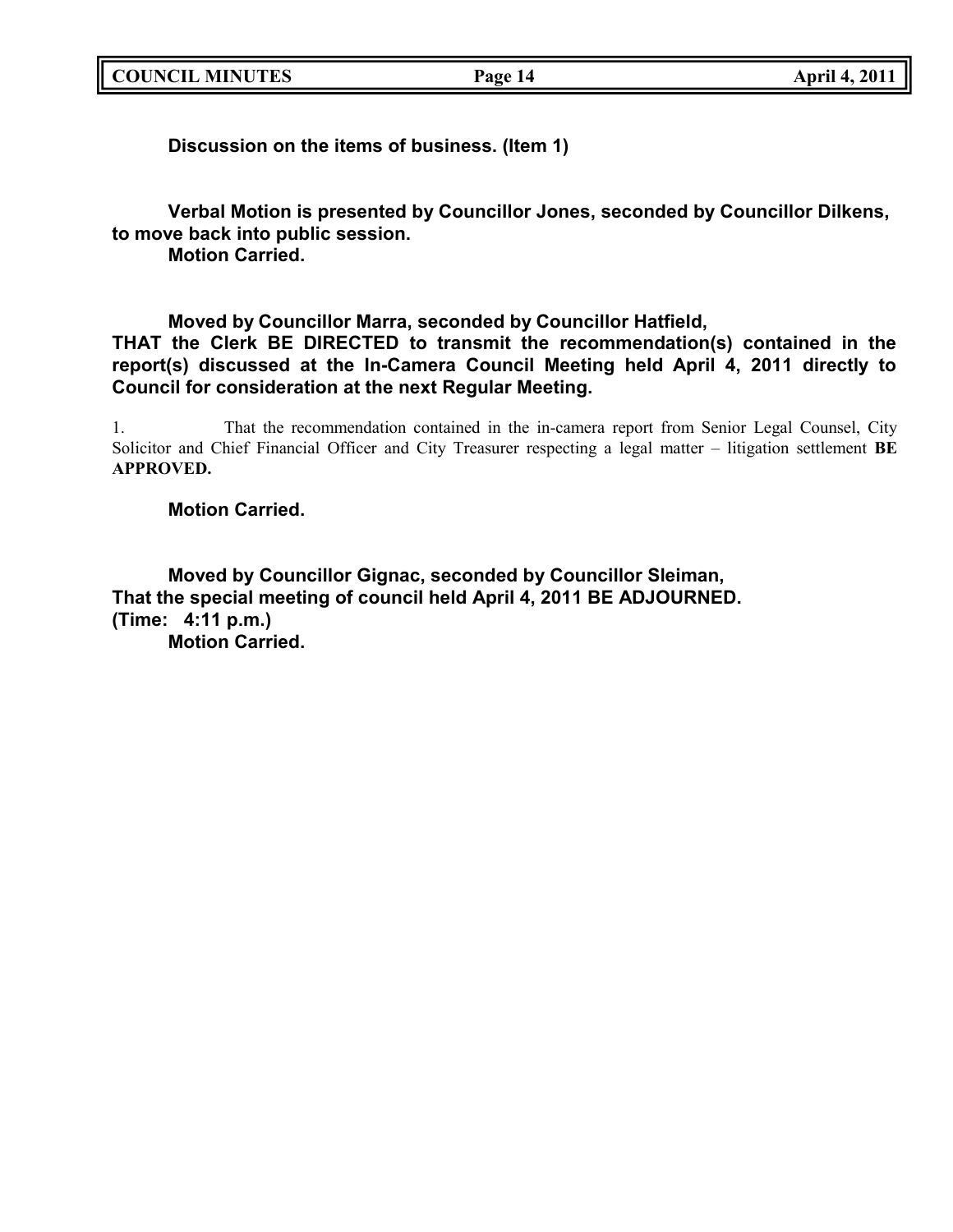## **ADOPTED by Council at its meeting held April 4, 2011 [M89-2011]**

**AC** Windsor, Ontario April 4, 2011

## **REPORT NO. 75** Of the **BOARD OF DIRECTORS, WILLISTEAD MANOR INC.** of its meeting held March 3, 2011

| <b>Present:</b> | S. Marshall, Chairperson |
|-----------------|--------------------------|
|                 | Councillor F. Valentinis |
|                 | M.J. Dettinger           |
|                 | L. Brown                 |
|                 | C. Gaudette              |
|                 | R. Gauthier              |
|                 | <b>B.</b> Clinansmith    |
|                 | W. McCall                |

Your Board submits the following recommendations:

I. That the following persons **BE RE-APPOINTED** officers of the Board of Directors of Willistead Manor Inc. for the term ending August 17, 2012:

| Chairman         | - S. Marshall |
|------------------|---------------|
| Vice Chairman    | L. Brown      |
| Secretary        | Art Jahns     |
| <b>Treasurer</b> |               |
| Past Chairman    | J. Evans      |

II. That the following person **BE APPOINTED** Treasurer of the Board of Directors of Willistead Manor Inc. for the term ending August 17, 2012:

Treasurer - Robert Gauthier

Chair

Executive Secretary